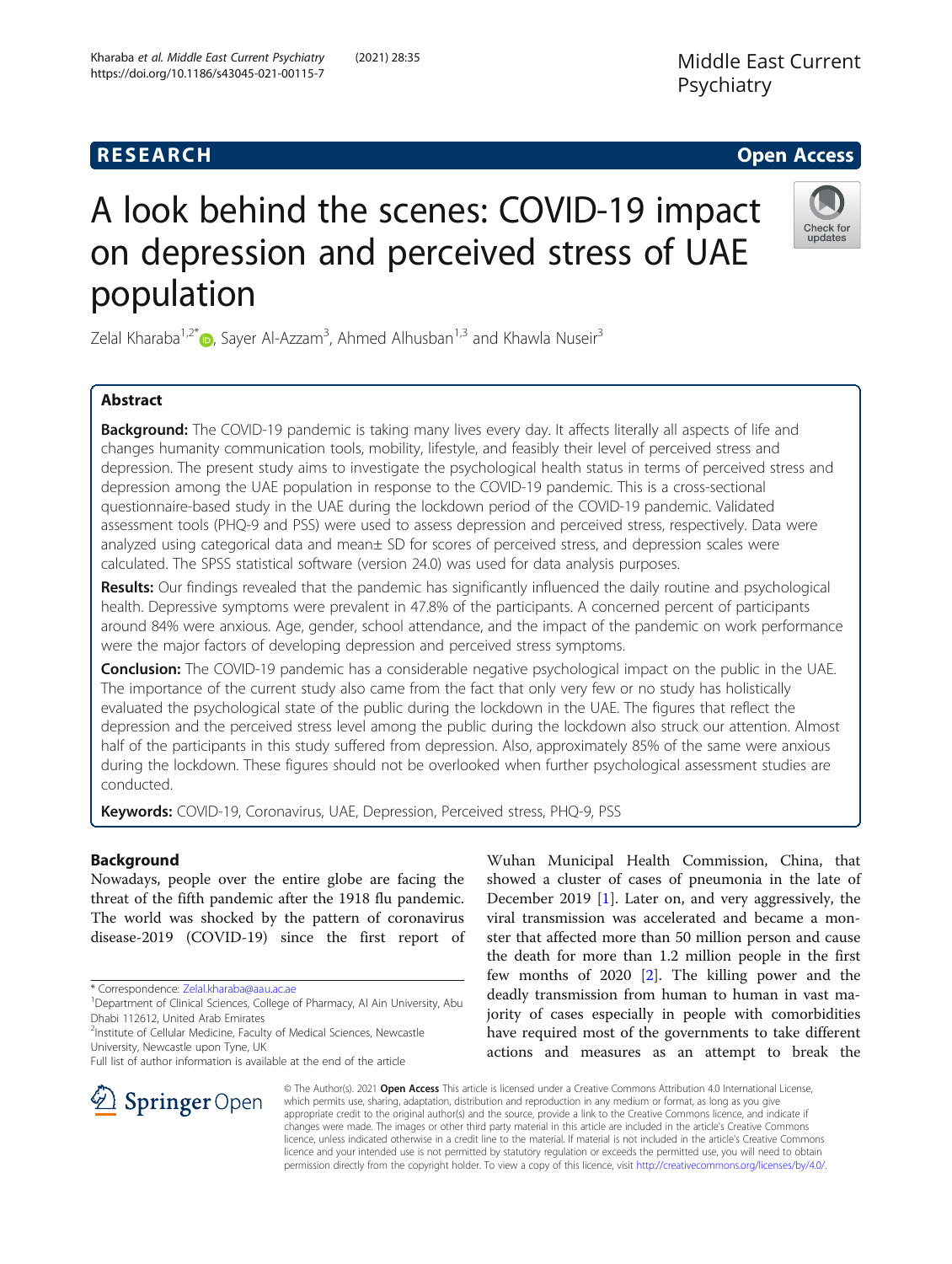exponential line of incidence that lead to restrict human mobility and impose a burden on health care system and the economy.

In the United Arab Emirates (UAE), the first cases of COVID-19 that reached the Middle East were confirmed by a 4-member Chinese family who came from China to the UAE as tourists in the 16th of January 2020. The UAE's Ministry of Health and Prevention (MOHAP) has adhered to the principles of transparency in dealing with these cases and ensured publicity. In the 3rd of March 2020, the MOHAP affirmed a total of 27 cases with positive COVID-19 test, and since that, the number of cases has started to increase dramatically [\[3](#page-7-0)]. Consequently, all governmental institutions have taken actions toward this crisis; for instance, the UAE's Ministry of Education has applied the distance learning [\[4](#page-7-0)] and the economical movement has been limited; thereby, many employees had either distance working or unpaid annual leaves [[5\]](#page-7-0).

Historically, many countries employed a compulsory quarantine during many previous infectious crises as cholera, plague, and SARS [[6,](#page-7-0) [7](#page-7-0)]. However, the worldwide lockdown in the current crisis is extraordinary since public quarantine is needed to limit the spread of the virus. On the other side, this situation has led to many problematic consequences on economical, behavioral, social, and educational life as well as psychological imbalance [\[8](#page-7-0)]. For instance, in Taiwan, the frontline nurses in SARS unit during the SARS epidemic were suffering from depressive symptoms compared to nurses in non-SARS units [[9\]](#page-7-0). Likewise, many healthcare providers were living in unavoidable fear and stress during the COVID-19 crisis in different countries [\[10](#page-7-0), [11](#page-7-0)].

In the UAE, a systematic quarantine and a night curfew for sterilization campaign over the whole emirates have been strictly implemented. The sterilization process has been completed in June 2020, and all residents were instructed to wear medical masks. Thus, the pandemic has changed deeply the conventional way of life in different perspectives and opens the door for many scientific questions that require answers. One important aspect yet to be examined—is the impact of the pandemic on the psychological health status of people who feel depression and perceived stress. For these purposes, we conducted a cross-sectional study that allows us to grasp a deeper understanding of UAE community's depression and perceived stress and to endorse coping strategies with the pandemic at national and international level.

### Methods

# Study design and sampling technique

This was a cross-sectional questionnaire-based study using a structured online survey conducted over a month period (May 14th to June 17th, 2020) on males and females across the UAE. The study population included males and females (n=209) who were >18 years and consented/agreed to participate in the study. Questionnaires required an average of 6 min to be completed. The study participants were informed about the study objectives, and the data were collected and treated with total confidentiality. Consents for participation were obtained from of all study participants before data collection. The study received the required ethical approval from the Research Ethics Committee at Al-Ain University (REC/AAU/B3/May2020) Abu-Dhabi, UAE, and from the institutional review board at Jordan University of Science and Technology (IB/JUST, May 2020) in Jordan-Irbid. Convenience sampling technique was used in this study.

# Participants

The following information was addressed: age, marital status, occupation, and education and other sociodemographic characteristics and data regarding personal experience and burden during the pandemic's curfew. Participants were invited to fill an online survey through different social media applications using a research snowball method during the lockdown period in the UAE.

# Study tool, validation, and reliability testing of the study questionnaires

An assessment of psychological health was carried out using two validated tools, the Patient Health Questionnaire-9 (PHQ-9) for depression and the Perceived Stress Scale (PSS) for perceived stress.

The PHQ-9 is a 9-item self-reported questionnaire, and it is one of the most prevailing validated tools used by clinicians to assess the presence of depressive symptoms and monitor the treatment response [[12\]](#page-7-0). It has a 4-point Likert scale ranging from "not at all" to "nearly every day" with a maximum score of 27. The cutoff point is nine, where scores < 9 are labeled as no depressive symptoms, while scores > 9 affirmed the existence of depressive symptoms [\[13](#page-7-0)].

The PSS is a 10-item self-reported questionnaire, which mainly assesses the psychological conceptualization of stress and how the life events during the last months were perceived as uncontrollable and unpredictable. It has a 5 point Likert scale ranging from "never" to "very often" with a maximum score of 40. Higher scores reflect high levels of perceived stress [[14](#page-7-0)].

# Inclusion and exclusion criteria

Males and females aged >18 years, live permanently in the UAE, and adhered strictly to the lockdown regulation directed by UAE government were included in the study. The exclusion criteria were living in the UAE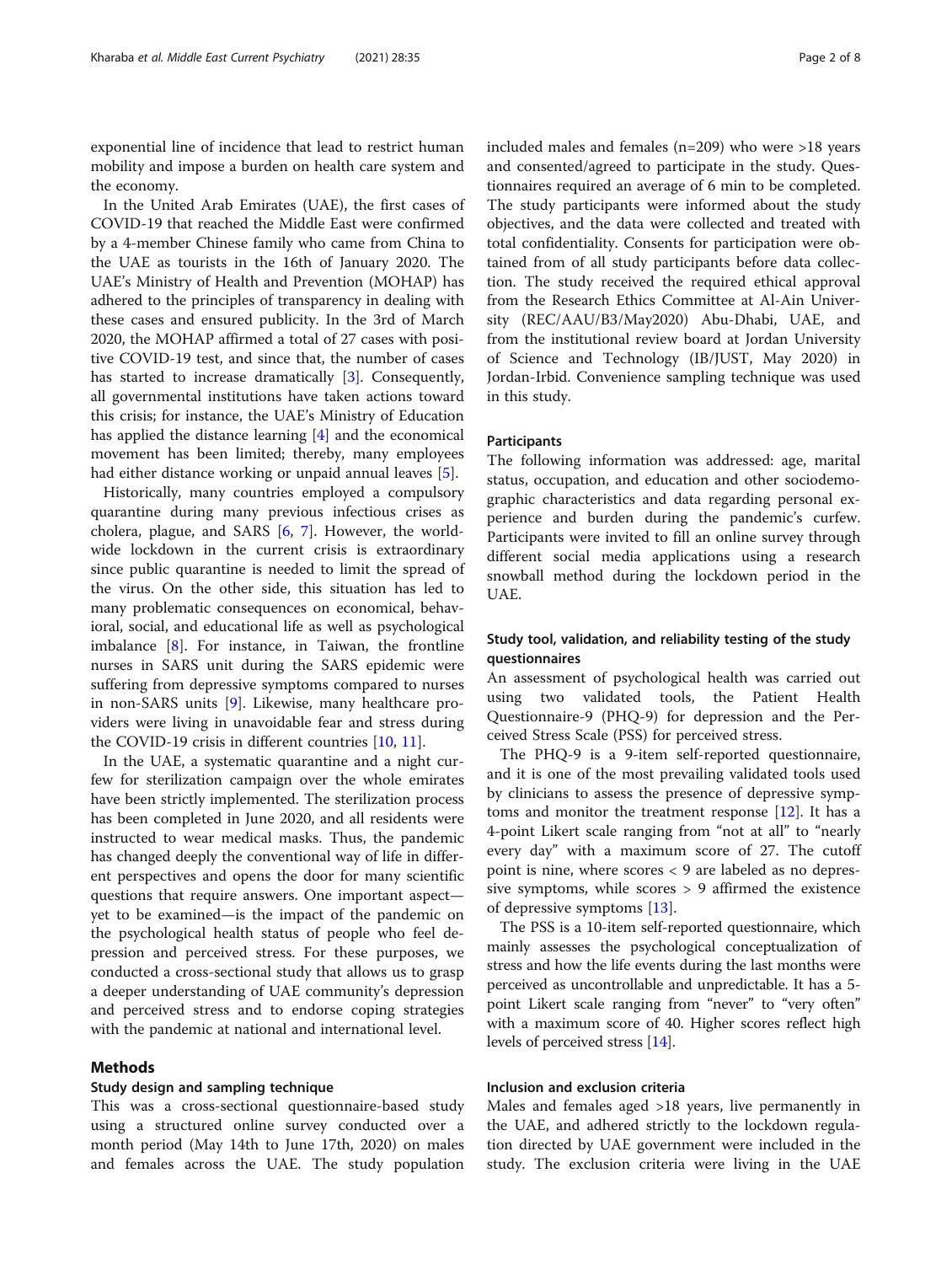occasionally (less than 1 year), participants with history of mental disorders, and those who refused to participate.

# Data collection

The study questionnaire was administered through online survey with participants who met the eligibility criteria and agreed to participate. The questionnaire distribution was carried out by the research team, comprising two research associates who were given one lecture on the topic and one training workshop on finalizing and completing the study survey; all were delivered by the principal investigator. Research associates approached eligible participants using different online/ social media platforms: WhatsApp, Facebook, Instagram, emails, and others. Participants were firstly briefed about the study purposes and the estimated time needed to complete the survey at the beginning of the survey. Furthermore, the participants were informed about the anonymity and confidentiality of the applied policy.

## Statistical analysis

Descriptive analysis of variables was calculated as frequency and percentage for categorical data and as mean ± SD for scores of perceived stress and depression scales. The SPSS statistical software (version 24.0) was used for data analysis. Significance was considered at a P-value of ≤ 0.05, and all tests were 2-tailed t-tests. One-way ANOVA and independent t-tests were performed to compare the variables' categories. Multivariate logistic and linear regression were used to investigate the association between predictors and outcomes and were represented as odds ratios (OR) and 95.0% confidence intervals (CIs).

# Results

#### Sociodemographic characteristics of participants

This study was conducted on 209 participants with an average age of  $30.9 \pm 9.7$  years old. Majority of the study participants were females (75.6%, n= 158), and more than half hold bachelor's degrees (57.4%, n= 120). Participants were almost equally distributed between medical and non-medical sectors. About 17% (17.2%, n= 36) of the participants reported kind of exposure to COVID-19. About 35.9% (n= 75) of them were in a complete curfew, and majority spent > 8 weeks in the lockdown (68.4%, n= 143). Most of the participants have worked from home  $(62.2\%, n= 130)$ , and around  $34.4\%$   $(n= 72)$ reported a negative consequence on their monthly income. Details of the sociodemographics are presented in Table [1.](#page-3-0)

# Psychological health assessment

Table [2](#page-4-0) presents means± SD scores of PHQ-9 and PSS and the influence of demographics on these scores. Depressive symptoms and perceived stress were highly prevalent among young adults (18–20 years old) with a PHQ-9 score of  $13.4 \pm 7.4$  (p= 0.0001) and PSS score of  $20.7 \pm 4.2$  (p= 0.001). Females were more vulnerable to be anxious compared to males  $(p= 0.001)$  with a PSS score of  $19.2 \pm 4.1$ . Participants at high school level showed a higher risk of developing depression (15.9 ± 7.1, p= 0.003) and perceived stress  $(22.6 \pm 2.9, p= 0.001)$ compared to other levels of education. The fear of negative impact on business was among the main triggers for depression and perceived stress when the depression score hits  $12.7 \pm 6.7$  (p<0.001) and  $19.8 \pm 4.1$  (p<0.001) respectively with significant statistical difference compared to those unaffected.

## Predictors of perceived stress and depression

Table [3](#page-5-0) shows multivariate logistic regression analysis, which reveals that school attendance, working from home, and working status are independent risk factors for developing depressive symptoms. Again, high school students showed higher risk of developing depression (OR=3.72; 95% CI 1.02–13.58, p= 0.047) which supports our finding of the mean and SD. Furthermore, participants working from home were more susceptible to develop depression compared to those not working at home (OR=0.38; 95% CI 0.19–0.75, p= 0.005).

Additionally, participants whom businesses and income were under the burden of the pandemic were at higher risk to develop depression (OR=0.39; 95% CI 0.12–1.25,  $p = \langle 0.001 \rangle$ .

Table [4](#page-5-0) presents the linear regression analysis of perceived stress symptoms, which explained the variance of 35.4% (F (6, 1497) = 155.49, p <0.0001). Results revealed that age, gender, presence of depressive symptoms, and work status were the leading factors affecting the perceived stress symptoms.

# **Discussion**

In this manuscript, we discuss the impact of COVID-19 crisis on the psychological health of publics in the UAE. To the best of our knowledge, this is the first study in this area that assesses COVID-19's impact on mental health as depression and perceived stress among publics in the UAE.

In response to this crisis, the curfew and disruption of usual daily life have affected the individuals' psychological health status. Assessment of psychological health in most of the recent studies have focused on the frontliners (healthcare providers) [\[15](#page-7-0), [16\]](#page-7-0) with minimal concern about the public, especially in the UAE [\[17](#page-7-0)]. Thereby, our study aims to evaluate the psychological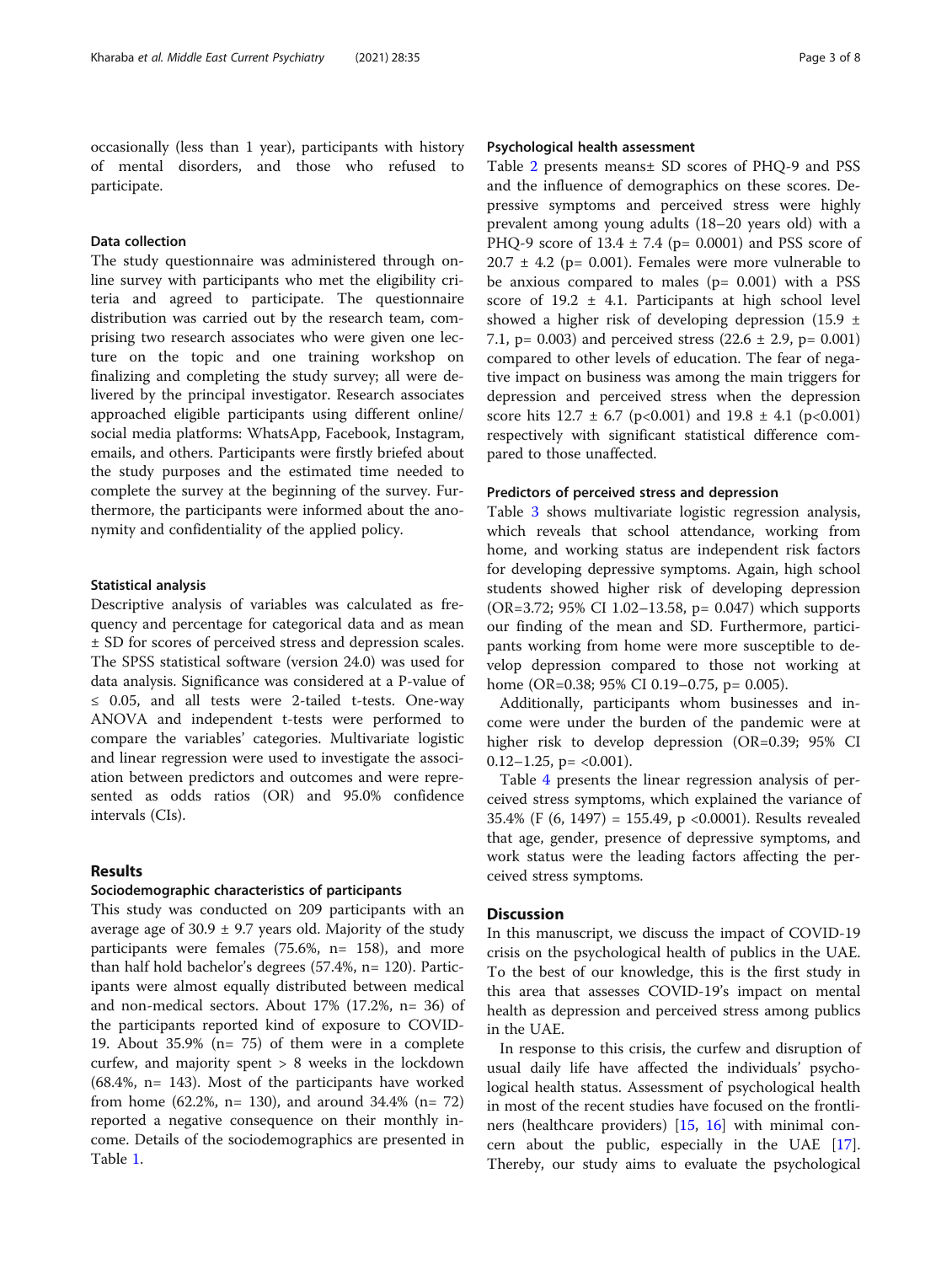<span id="page-3-0"></span>Table 1 Baseline characteristics of the participants

| Variables                      | Mean $\pm$ SD  |
|--------------------------------|----------------|
| Age                            | $30.9 \pm 9.7$ |
| <b>Variables</b>               | N (%)          |
| Age categories                 |                |
| $18 - 20$                      | 27 (12.9%)     |
| $21 - 40$                      | 152 (72.7%)    |
| $41 - 60$                      | 28 (13.4%)     |
| >60                            | $1(0.5\%)$     |
| Gender                         |                |
| Male                           | 51 (24.4%)     |
| Female                         | 158 (75.6%)    |
| <b>Marital status</b>          |                |
| Single                         | 100 (47.8%)    |
| Married                        | 104 (49.8%)    |
| Divorced                       | $5(2.4\%)$     |
| <b>Employment</b>              |                |
| Governmental                   | 63 (30.1%)     |
| Private                        | 104 (49.8%)    |
| Self-employed                  | 14 (6.7%)      |
| Unemployed                     | 26 (12.4%)     |
| <b>Educational level</b>       |                |
| Less than high school          | 9(4.3%)        |
| High school                    | 31 (14.8%)     |
| Bachelor                       | 120 (57.4%)    |
| Master of Science              | 37 (17.7%)     |
| Ph.D.                          | 12 (5.7%)      |
| <b>School attendance</b>       |                |
| Not a student                  | 145 (69.4%)    |
| High school                    | 15 (7.2%)      |
| Undergraduate                  | 35 (16.7%)     |
| Graduate                       | 14 (6.7%)      |
| Occupation                     |                |
| Medical                        | 102 (48.8%)    |
| Non-medical                    | 103 (49.3%)    |
| Contact with COVID-19 patients |                |
| Yes                            | 36 (17.2%)     |
| No                             | 151 (72.2%)    |
| Not sure                       | 22 (10.5%)     |
| Curfew type                    |                |
| Complete                       | 75 (35.9%)     |
| Partial                        | 133 (63.6%)    |
| None                           | $1(0.5\%)$     |
| Duration of curfew             |                |
| < 1 week                       | 4 (1.9%)       |
| 2-3 weeks                      | 12 (5.7%)      |
|                                |                |

**Table 1** Baseline characteristics of the participants (Continued)

| <b>Variables</b>                   | Mean $\pm$ SD |
|------------------------------------|---------------|
| 4-8 weeks                          | 49 (23.4%)    |
| >8 weeks                           | 143 (68.4%)   |
| Monthly income negatively affected |               |
| Yes                                | 72 (34.4%)    |
| No                                 | 108 (51.7%)   |
| Not sure                           | 28 (13.4%)    |
| <b>Worked from home</b>            |               |
| Yes                                | 130 (62.2%)   |
| No                                 | 79 (37.8%)    |
| Work performance                   |               |
| Negative                           | 119 (56.9%)   |
| Positive                           | 16 (7.7%)     |
| No effect                          | 73 (34.9%)    |

health status in terms of perceived stress and depression among UAE population in response to this pandemic and to investigate the most affected groups of people by this crisis.

Our data revealed that COVID-19 has a substantial effect on the public mental health in the UAE. Depressive symptoms were prevalent among 47.8% of the participants with an average score of  $10.5 \pm 6.6$ . Likewise, the average perceived stress score was  $18.7 \pm 4.2$ . Age, gender, work performance, and school attendance were major predictors of both depression and perceived stress.

The emergent spread of COVID-19 over the world has caused a big fear and depression among a large portion of the world. Approximately, half of our study participants suffered from depressive symptoms (47.8%) during the pandemic. On the other hand, previous studies reported lower extent of depression among their populations. For instance, 31.0% of the studied population in Milan had depression [[18](#page-7-0)]. Similarly, a study conducted in China represented 16.5% of the participants having depressive symptoms. In India, even fewer prevalence of depression (10.5%) was reported during this pandemic [[19\]](#page-7-0). According to our data, more than  $\frac{3}{4}$  of the participants were anxious (84.7%) during the pandemic. While this high value has exceeded the reported values of perceived stress in previous studies, as in a Chinese study, which reported a prevalence of perceived stress among 35.1% of the participants [[20\]](#page-7-0). Another previous study reported that 42.0% of their participants were anxious since this pandemic [\[18\]](#page-7-0). This variance in the prevalence of depressive symptoms can be attributed to many factors, such as the "hypochondriac concerns," which means worry and fear of being infected during the pandemic or when the epidemic is out of control [\[21](#page-7-0)]. In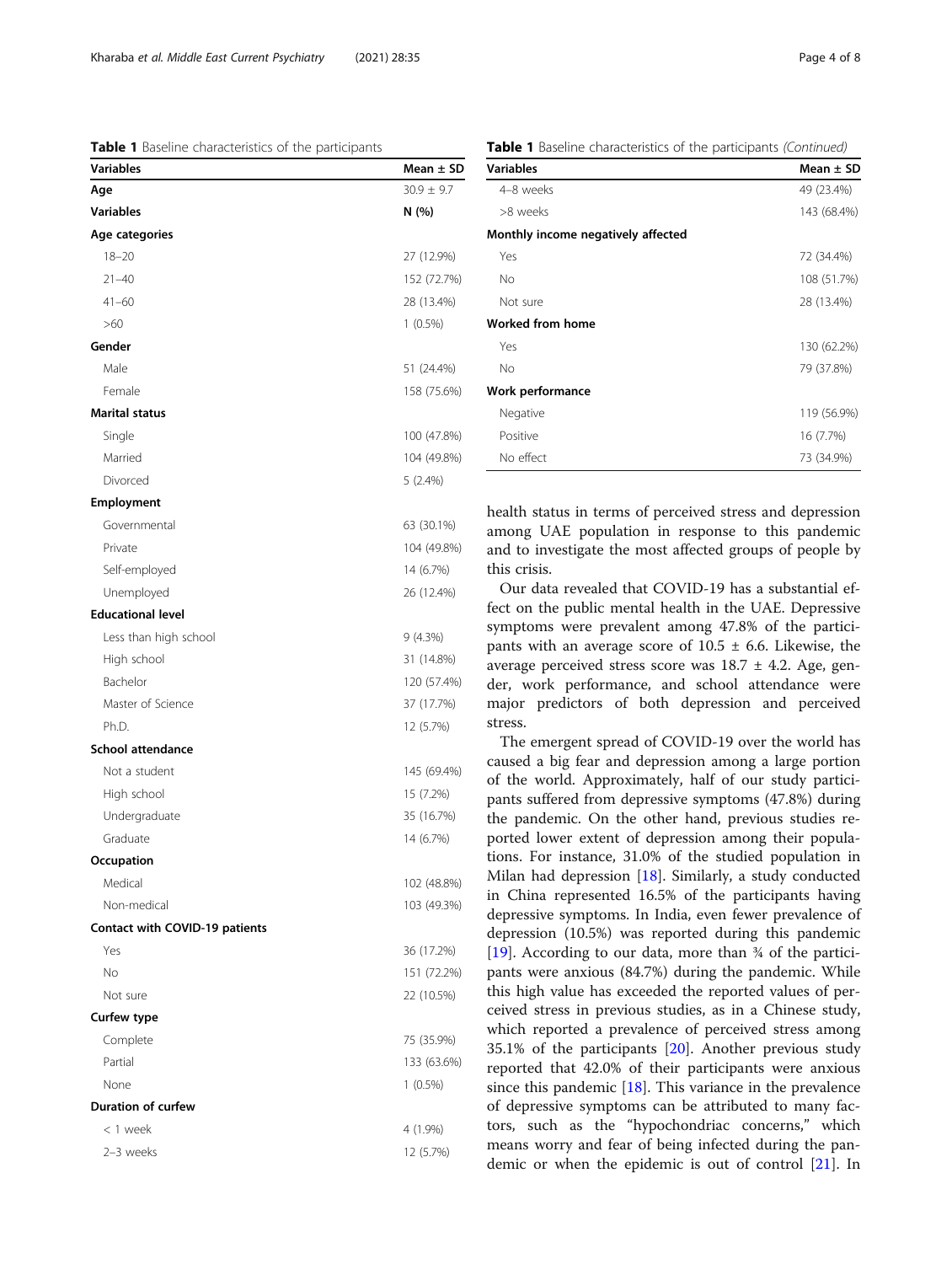# <span id="page-4-0"></span>Table 2 Target symptoms stratified according to participant's baseline characteristics

| <b>Variables</b>               | Average depression score $\pm$ SD | P-value | Average anxiety score $\pm$ SD | P-value |
|--------------------------------|-----------------------------------|---------|--------------------------------|---------|
| <b>Total</b>                   | $10.5 \pm 6.6$                    |         | $18.7 \pm 4.2$                 |         |
| Age categories                 |                                   | 0.009   |                                | 0.001   |
| $18 - 20$                      | $13.4 \pm 7.4$                    |         | $20.7 \pm 4.2$                 |         |
| $21 - 40$                      | $10.5 \pm 6.2$                    |         | $18.8 \pm 4.1$                 |         |
| $41 - 60$                      | $7.7 \pm 6.9$                     |         | $16.3 \pm 3.1$                 |         |
| $>60$                          | $4.0\,\pm\,0.0$                   |         | $13.0 \pm 0.0$                 |         |
| Gender                         |                                   | 0.681   |                                | 0.001   |
| Male                           | $10.2 \pm 6.2$                    |         | $17.0 \pm 3.9$                 |         |
| Female                         | $10.6 \pm 6.7$                    |         | $19.2 \pm 4.1$                 |         |
| <b>Marital status</b>          |                                   | 0.11    |                                | 0.11    |
| Single                         | $9.9 \pm 6.9$                     |         | $18.3 \pm 4.2$                 |         |
| Married                        | $11.3 \pm 6.1$                    |         | $19.2 \pm 4.1$                 |         |
| Divorced                       | $6.2 \pm 7.4$                     |         | $16.0 \pm 2.9$                 |         |
| Employment                     |                                   | 0.48    |                                | 0.49    |
| Governmental                   | $10.7 \pm 7.0$                    |         | $18.4 \pm 4.2$                 |         |
| Private                        | $10.2 \pm 6.6$                    |         | $18.7 \pm 4.1$                 |         |
| Self-employed                  | $13.0 \pm 6.6$                    |         | $20.3 \pm 3.8$                 |         |
| Unemployed                     | $9.8\pm5.9$                       |         | $18.5 \pm 4.7$                 |         |
| <b>Educational level</b>       |                                   | 0.36    |                                | 0.01    |
| Less than high school          | $12.2 \pm 7.1$                    |         | $20.3 \pm 3.7$                 |         |
| High school                    | $10.8 \pm 7.5$                    |         | $19.1 \pm 4.8$                 |         |
| Bachelor                       | $11.0 \pm 6.6$                    |         | $19.0 \pm 4.0$                 |         |
| Master of Science              | $8.8\pm6.0$                       |         | $17.8 \pm 4.0$                 |         |
| Ph.D.                          | $9.0 \pm 4.8$                     |         | $15.2 \pm 3.1$                 |         |
| School attendance              |                                   | 0.003   |                                | 0.001   |
| Not a student                  | $9.9\pm6.6$                       |         | $18.2 \pm 4.2$                 |         |
| High School                    | $15.9 \pm 7.1$                    |         | $22.6 \pm 2.9$                 |         |
| Undergraduate                  | $11.5 \pm 6.0$                    |         | $18.8 \pm 4.4$                 |         |
| Graduate                       | $8.5 \pm 4.4$                     |         | $18.8 \pm 2.3$                 |         |
| Occupation                     |                                   | 0.002   |                                | 0.60    |
| Medical                        | $10.4 \pm 5.7$                    |         | $18.8 \pm 4.0$                 |         |
| Non-medical                    | $10.8 \pm 7.3$                    |         | $18.8 \pm 4.3$                 |         |
| Contact with COVID-19 patients |                                   | 0.96    |                                | 0.50    |
| Yes                            | $10.7 \pm 7.2$                    |         | $19.1 \pm 3.6$                 |         |
| No                             | $10.4 \pm 6.4$                    |         | $18.5 \pm 4.2$                 |         |
| Not sure                       | $10.7 \pm 7.0$                    |         | $19.4 \pm 4.5$                 |         |
| Curfew type                    |                                   | 0.19    |                                | 0.03    |
| Complete                       | $11.6 \pm 6.5$                    |         | $19.5 \pm 4.1$                 |         |
| Partial                        | $10.0 \pm 6.6$                    |         | $18.1 \pm 4.1$                 |         |
| None                           | $11.0 \pm 0.0$                    |         | $24.0 \pm 0.0$                 |         |
| Duration of curfew             |                                   | 0.13    |                                | 0.11    |
| $< 1$ week                     | $11.8 \pm 9.3$                    |         | $21.0 \pm 4.7$                 |         |
| 2-3 weeks                      | $7.8 \pm 5.0$                     |         | $18.7 \pm 3.8$                 |         |
| 4-8 weeks                      | $9.1 \pm 6.0$                     |         | $17.5 \pm 4.3$                 |         |
|                                |                                   |         |                                |         |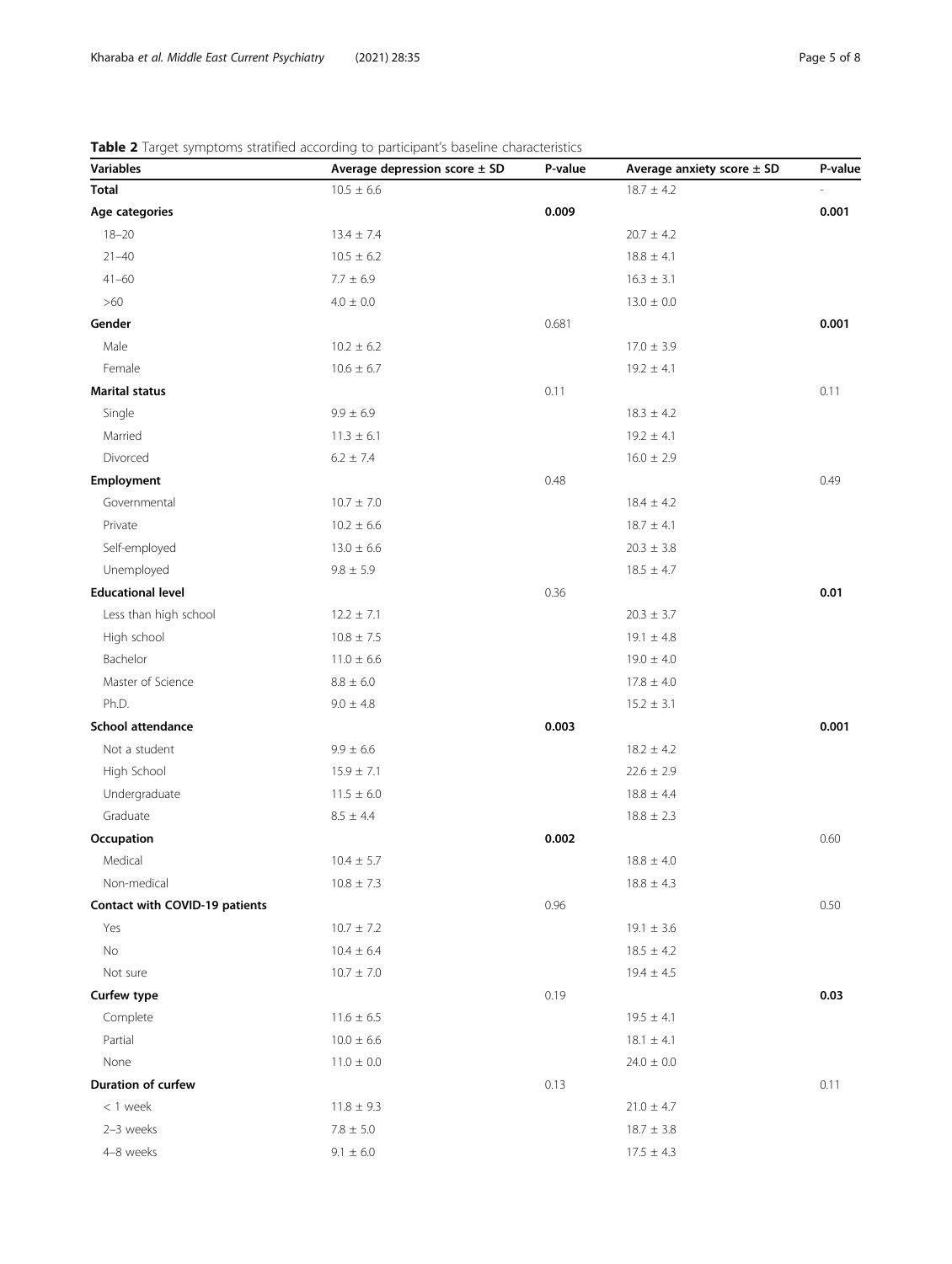<span id="page-5-0"></span>Table 2 Target symptoms stratified according to participant's baseline characteristics (Continued)

| <b>Variables</b>                   | Average depression score ± SD | P-value | Average anxiety score $\pm$ SD | P-value |
|------------------------------------|-------------------------------|---------|--------------------------------|---------|
| >8 weeks                           | $11.2 \pm 6.8$                |         | $19.0 \pm 4.1$                 |         |
| Monthly income negatively affected |                               | 0.25    |                                | 0.34    |
| Yes                                | $9.5 \pm 6.2$                 |         | $18.2 \pm 4.4$                 |         |
| No                                 | $11.0 \pm 6.9$                |         | $18.9 \pm 4.0$                 |         |
| Not sure                           | $11.5 \pm 5.9$                |         | $19.4 \pm 3.9$                 |         |
| <b>Worked from home</b>            |                               | 0.90    |                                | 0.92    |
| Yes                                | $10.1 \pm 6.6$                |         | $18.3 \pm 4.2$                 |         |
| No                                 | $11.1 \pm 6.6$                |         | $19.3 \pm 4.0$                 |         |
| Work performance                   |                               | < 0.001 |                                | < 0.001 |
| Negative                           | $12.7 \pm 6.7$                |         | $19.8 \pm 4.1$                 |         |
| Positive                           | $8.1 \pm 6.3$                 |         | $17.3 \pm 3.7$                 |         |
| No effect                          | $7.6 \pm 4.9$                 |         | $17.1 \pm 3.8$                 |         |

Total, n (%), 100 (47.8%) had depressive symptoms and 177 (84.7%) were anxious

addition, the time of conducting the study and type of the imposed lockdown are considerable explanations of this variance, where studies conducted early with no or partial lockdown showed less prevalence of depression compared to those conducted at the mid of the crisis and during a complete lockdown. This suggestion is further supported by our findings, which showed higher levels of depression among participants exposed to complete lockdown.

In the current study, both depression and perceived stress were significantly affected by many social biodata. For example, age, gender, school attendance, and work performance were directly affecting the prevalence of depressive symptoms and perceived stress. In accordance with China and Spain's studies, our data showed that gender was a main predictor of developing depression,

Table 3 Multivariate logistic regression analysis of depressive symptoms

| Total, n (%)      |                     |         |
|-------------------|---------------------|---------|
| <b>Variables</b>  | OR (95% CI)         | P-value |
| School attendance |                     | 0.041   |
| Not a student     | $1.48(0.65 - 3.35)$ | 0.35    |
| High school       | 3.72 (1.02-13.58)   | 0.047   |
| Undergraduate     | $0.27(0.07 - 1.03)$ | 0.056   |
| Graduate          |                     |         |
| Worked from home  |                     | 0.005   |
| Yes               | $0.38(0.19 - 0.75)$ | 0.005   |
| No                |                     |         |
| Work performance  |                     | < 0.001 |
| Negative          | $0.39(0.12 - 1.25)$ | < 0.001 |
| Positive          | $0.23(0.12 - 0.46)$ | 0.11    |
| No effect         |                     |         |

as females reported higher levels of perceived stress compared to males [\[22,](#page-7-0) [23](#page-7-0)]. Surprisingly, these results are supported by various concepts derived from previous studies. For instance, women are well-known of being the essential caregiver at home in majority of the families, so, when there was closure of schools and other facilities, a huge burden at home occurs over the women's shoulders [[22,](#page-7-0) [24\]](#page-7-0). In addition, when working women started to work from home during the lockdown, their ability to perform duties at home and achieve successful work was conflicted and reduced substantially [\[22](#page-7-0)]. However, further gender-based assessment after the COVID-19 crisis should be evaluated to find out its impact on the psychological health between both genders.

Furthermore, younger age participants (18–20) and high school students were more likely to be depressed and anxious compared to other age groups. This agrees with previous records, where younger participants showed worse psychological health during the COVID-19 crisis [\[18](#page-7-0), [25\]](#page-7-0). This can be also justified by the prolonged lockdown and distance learning as well as equivocation about the examinations, which had a negative impact on the students particularly. This finding is consistent with the drastic change in youngers' life compared to their parents' life during this pandemic [[26](#page-7-0)].

Table 4 Linear regression model for perceived anxiety symptoms

| <b>Variables</b> | Standardized coefficient beta | P-value  |
|------------------|-------------------------------|----------|
| Depression       | 0.424                         | < 0.0001 |
| Age categories   | $-0.143$                      | 0.02     |
| Gender           | 0.216                         | < 0.0001 |
| Work performance | $-0.201$                      | 0.001    |

Adjusted R square 0.354; F (6, 1497) = 155.49; P-value= <0.0001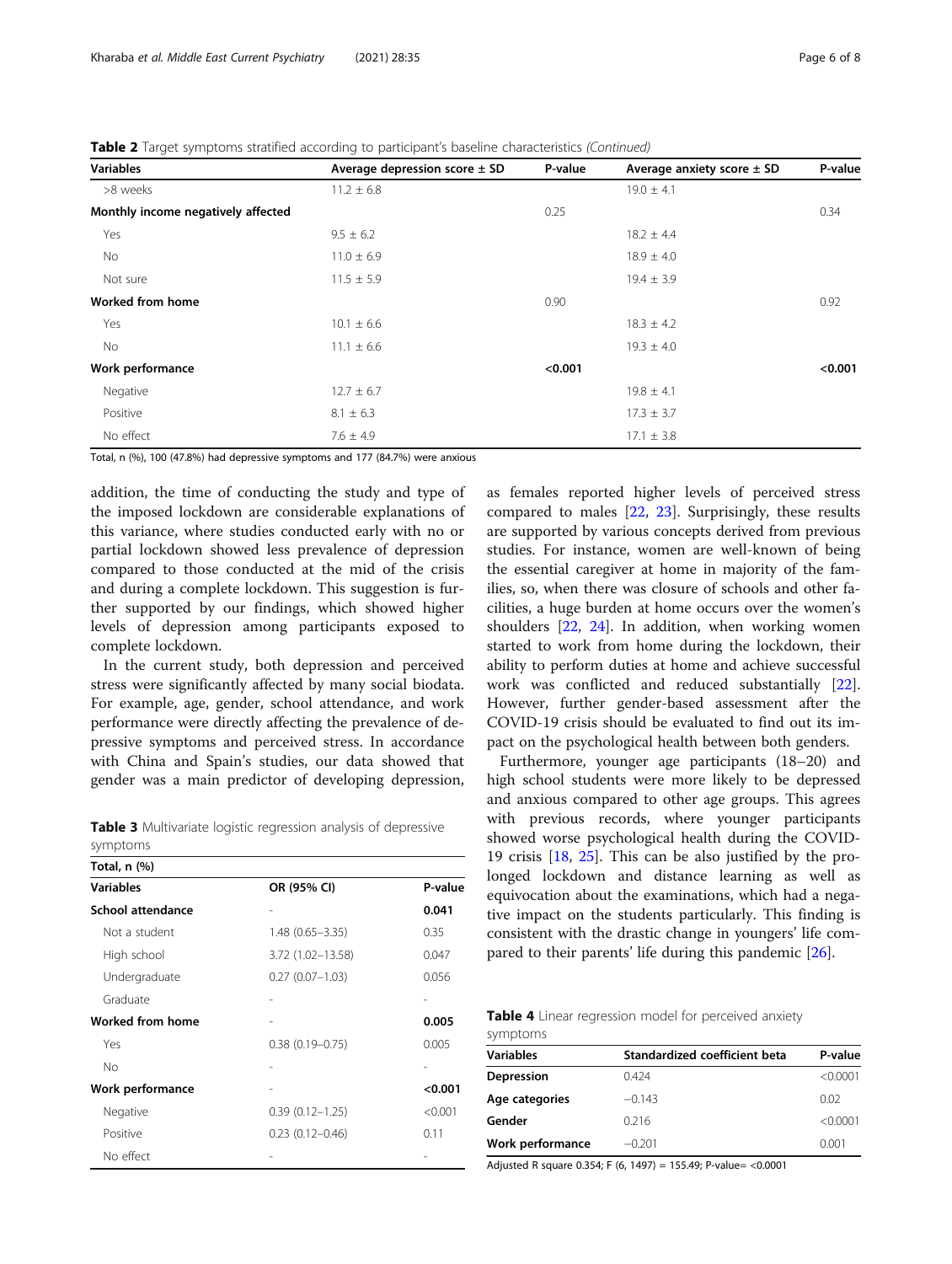Additionally, our finding revealed that insecurity and work status are important socioeconomic factors for developing psychological burnout. Participants whose work performance was negatively affected during the pandemic had higher rates of depression and perceived stress. This can be clearly related to the economic crisis and inability to generate a good income following the lockdown, which was mainly seen among self-employee participants that were more anxious about their businesses [[27\]](#page-7-0). Moreover, participants who worked from home during the lockdown showed more depressive symptoms. This interestingly can be attributed to the disturbance of the daily routine and alerting the important activities as well as to a big worry of losing their jobs. Our findings are further supported by previous study [[22\]](#page-7-0).

Conclusively, the current study demonstrated that COVID-19 has a substantial impact on public psychological health, especially among certain group of people as females, young age people, high school students, and those whose work performance was negatively affected after the pandemic. Further in-depth concern should be directed to assess the mental health among those groups to implement strategies in combating psychological impairments during this crisis.

# Study strengths and limitations

There is limited information about the existence of such studies in the region. The current study dealt with exploring the impact of COVID-19 on mental health of publics in the UAE. The present study has some limitations. Firstly, the majority of the participants were at young age and undergraduates. Nevertheless, the proportion of community, which was targeted in this study, was wide enough to include males and females from age of 18 and above, yet the community in the UAE is considered to be fresh and youth. Moreover, big percentage of the study participants were university students, and this could be due to the population demographics in the UAE as majority of the UAE population falls in the age group of 25 to 54 years old. Youth dependency ratio is 16.4% compared to elderly dependency ratio which is 1.3% [\[28](#page-7-0)]. Furthermore, our study sample size was relatively not large and not highly representative with regard to the size of the population but is considered representative from different angle as it included male and female participants with different age, educational background groups, and different emirates in the UAE.

The present study also had some other limitations: The results of this study were reliant on the correctness and honesty of the participants' responses that might lead to information bias. In addition, it was conducted within a short duration after imposing the country lockdown. However, the research team aimed to assess the

mental health in a relatively short period before the country can release the lockdown and announce return back to normal life.

# Conclusion

In the light of the present study, we can conclude the following:

- 1. The COVID-19 pandemic has a considerable negative psychological impact on public in the UAE. The importance of the current study also came from the fact that only very few or no study has holistically evaluated the psychological state of the public during the lockdown in the UAE.
- 2. The figures that reflect the depression and the perceived stress level among the public during the lockdown also struck our attention. Almost around half of the participants in this study suffered from the depression. Also, approximately of 85% of the same were anxious during the lockdown. These figures should not be overlooked when further psychological assessment studies are conducted.
- 3. The data suggested that community segments are perceiving and handling the fear of the pandemic differently. Females, young age people, and high school students were more vulnerable toward the lockdown than other segments.
- 4. After all, fear of job loss was also among the forcing factors that seem to increase perceived stress and depression patterns during the lockdown.

#### Abbreviations

COVID-19: Coronavirus disease-2019; CIs: Confidence intervals; MOHAP: Ministry of Health and Prevention; OR: Odds ratios; PHQ-9: Patient Health Questionnaire-9; PSS: Perceived Stress Scale; UAE: United Arab Emirates

#### Acknowledgements

Not applicable.

#### Authors' contributions

SA, AA, and KN analyzed and interpreted the collected data from study participants. ZK, SA, AA, and KN contributed in idea conceptualization and study design and interpretation of data. ZK, SA, AA, and KN were major contributors in writing the manuscript. The authors read and approved the final manuscript.

#### Funding

Not applicable.

Availability of data and materials Not applicable.

#### **Declarations**

#### Ethics approval and consent to participate

The study received the required ethical approval from the Research Ethics Committee at Al-Ain University (REC/AAU/B3/May2020) Abu-Dhabi, UAE, and from the institutional review board at Jordan University of Science and Technology (IB/JUST, May 2020) in Jordan-Irbid.